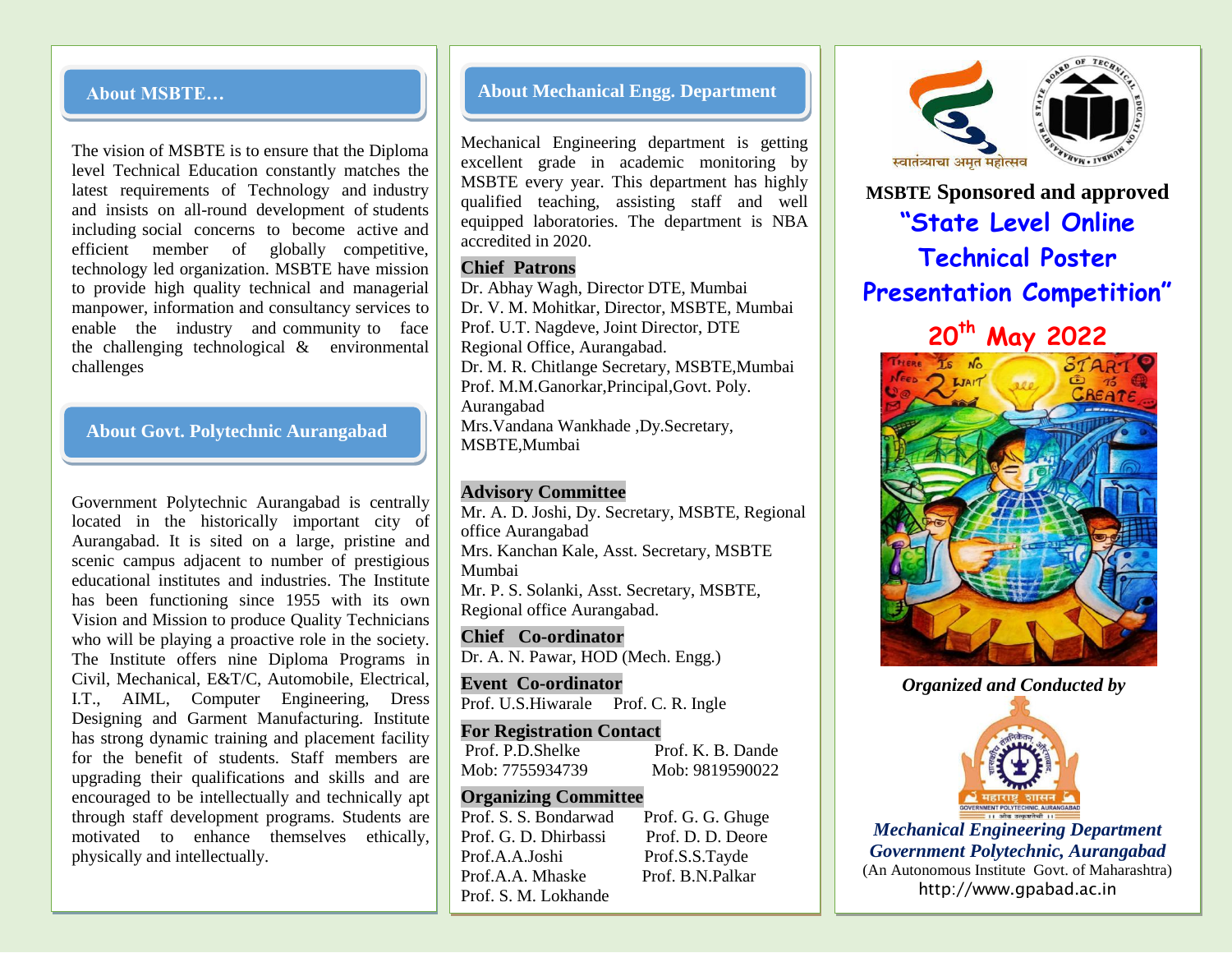# **e-magination**

# **"State Level Online Technical Poster Presentation Competition"**

**Important Dates Last date of Online Registration & Submission of Poster: 15/05/2022**

**Date & Time of Event (Online Presentation of Poster) 20/ 05 / 2022 10.00 am to 4.00 pm**



**First Prize : Rs. 5000/- Second Prize : Rs. 3500/- Third Prize : Rs. 2500/- Consolation First Prize : Rs.1000/- Consolation Second Prize : Rs.1000/-**

**e-Certificates will be given to all Participants** *No Entry Fees*

1. Maximum number of participants allowed in a team is TWO.

2. No participants can be part of more than one team.

3. A team should be from the same college /Institute.

4. There is no restriction on the number of teams from the same college /Institute.

5. All the participants must send the soft copy (in PDF, JPG, JPEG format) of their posters through a given Google form link before the due date.

6. Selected participants are allowed to present their posters ONLINE on the scheduled date of event.

7. The Teams will get 07 minutes to present their poster followed by question and answer session by judges.

## **Eligibility Criteria :**

Students from Mechanical/Automobile /Electrical/Electronics/Computer/IT/Civil/ Production Diploma Engineering Group from all MSBTE affiliated and Autonomous Polytechnics in Maharashtra state are eligible to participate.

## **Event Objectives**

- To enhance the spirit of competition.
- To develop the creativity & presentation skills.
- To regenerate the knowledge of different courses under diploma programme.

## **Registration Procedure**

 *Participants can register their entries on the following link* 

**https://forms.gle/ypomKCFG5rUcSpVk9**

## **Rules & Instructions Curriculum**/Courses covered

Groups for technical poster preparation: - GROUP 1- **Mechanical/Electrical/Automobile/Production**

• Robotics/3D-4D Printing Technology / Autonomous vehicle/Safety & security in automobiles / Nano electro mechanical systems /Hydrogen powered vehicle/ Renewable energy/Automobile Air Conditioning//Non contact measuring devices & methods/ CMM/ Jig & Fixtures.

Electric vehicles/ Emergency Power Systems/ High voltage circuit breakers/ Solar Power Generation Process/ White LED: The Future Lamp/Micro Batteries/ Smart grid / Drones / Wireless power transmission / Brush less motors, Servo motors.

#### GROUP 2-

**Computer Information Technology/ Electronics & Telecommunication/Artificial Intelligence and Machine Learning/**

• Artificial Intelligence & Expert Systems (for face recognition, speech recognition ect).The Medical Application of Biochips / Big data / IoT / Machine learning/ Cloud computing / Information security/ crypto currency/ 5G technology/Edge computing 3D TV/Wireless Communication technologies /Smart antennas/Embedded system in automobiles/ Digital Imaging/Display technology/GPRS/Optic Fibre Cable/ Web-based home appliances controlling system / PLCs, PACs, SCADA

#### GROUP 3-

#### **Civil/ Bio Medical / Applied Mechanics / ANY OTHER BRANCH**

• Bio-medical waste management/ Smart Roads/Design & Considerations for Roadside Safety/ Historic Structures/Disaster resisting construction methods/ Green Buildings for a quality living/ Intelligent Buildings/ Recycling of Wastewater/ Modern Concepts of Rural Road Development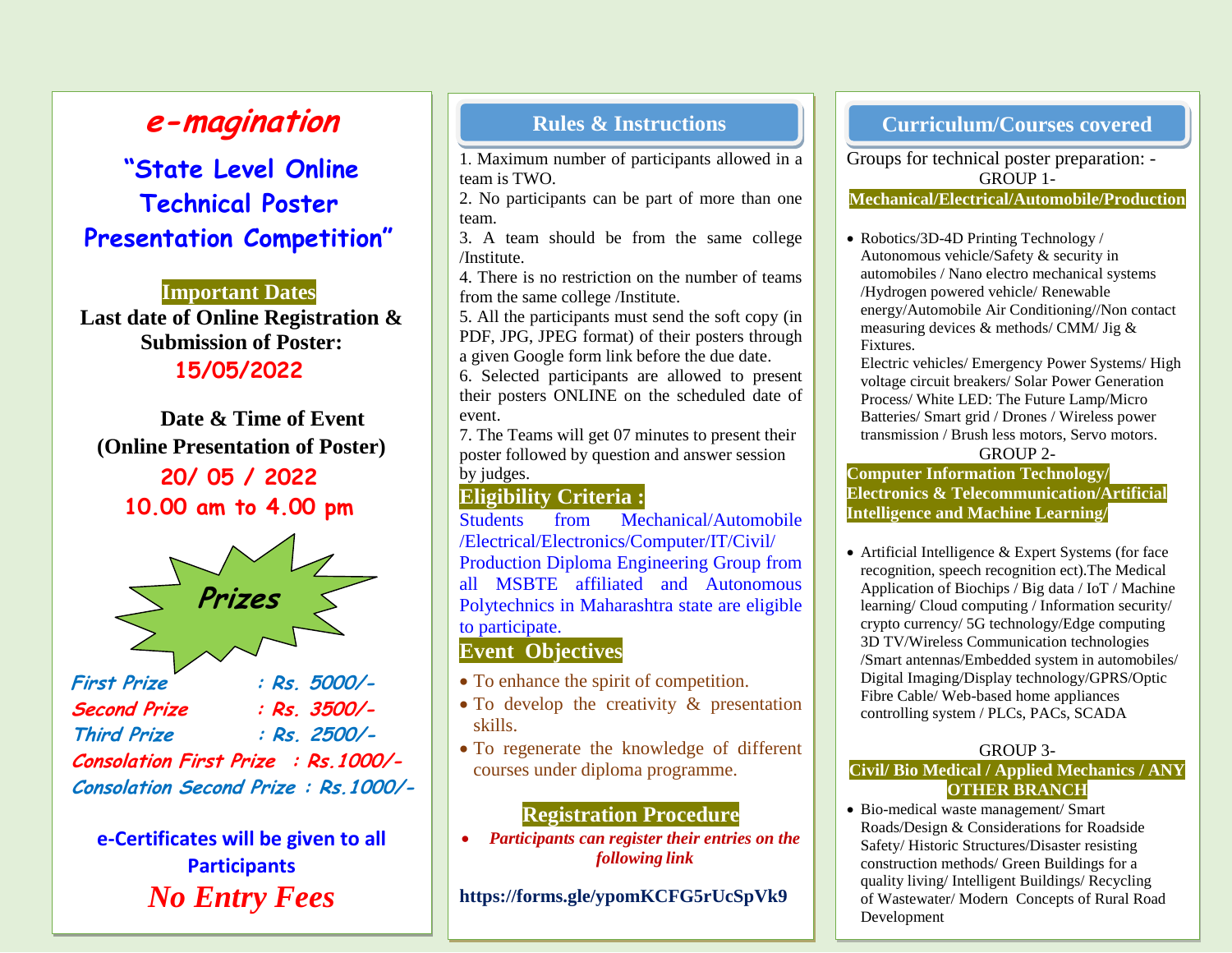

#### *GOVERNMENT POLYTECHNIC, AURANGABAD*  **(AN AUTONOMOUS INSTITUTE OF GOVT. OF MAHARASHTRA)**

OSMANPURA, AURANGABAD- 431 005

Phone: 0240- (O) 2334724, 2345936 (P) 2353644 Fax: 2334724<br>Web: www.gpabad.ac.in E-mail: gpaur@redifi E-mail: gpaur@rediffmail.com

**MSBTE Sponsored State Level Online Poster Presentation Competition**

Date:  $20^{th}$  MAY 2022

## **Schedule of Activities**

| Sr.<br>No. | <b>Date</b>                                                                      | <b>Activities</b>                  |
|------------|----------------------------------------------------------------------------------|------------------------------------|
| 01         | Last date of ONLINE SUBMISSION OF<br><b>TECHNICAL POSTER</b>                     | 15/05/2022<br><b>UPTO 5 PM</b>     |
| 02         | <b>Scrutiny of POSTER</b>                                                        | 17/05/2022                         |
| 03         | Confirmation of Poster by Email to<br>Participants                               | 18/05/2022                         |
| 04         | <b>Online Poster Presentation Competition</b>                                    | 20/05/2022<br><b>10 AM TO 4 PM</b> |
| 05         | <b>Result and Prize Distribution</b>                                             | 20/05/2022 4:30 PM TO 6 PM         |
| 06         | Distribution of E certificates to all participants<br>on their Registered Email. | 28/05/2022                         |

 **Dr. A.N. PAWAR HOD (Mechanical)**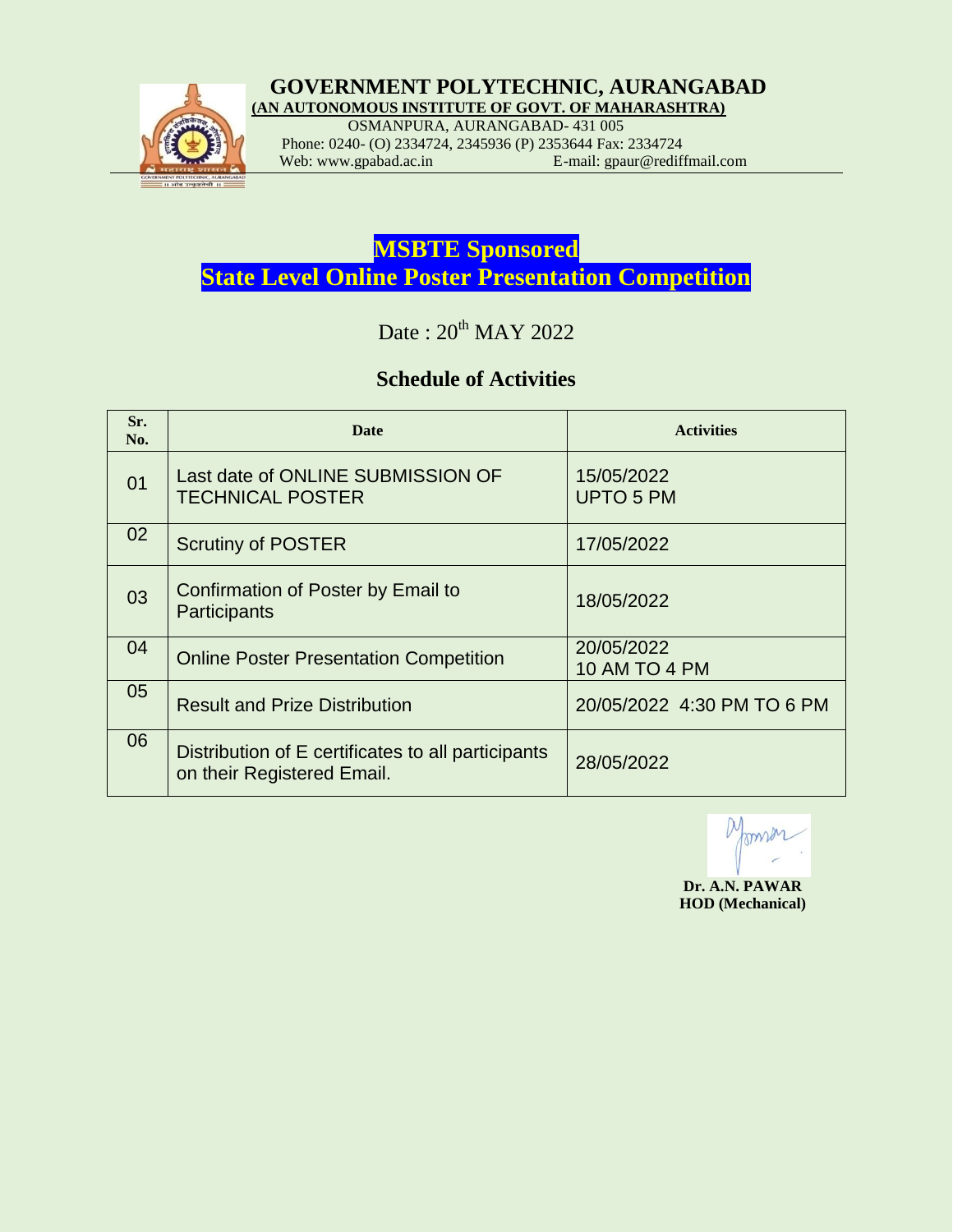

### **GOVERNMENT POLYTECHNIC, AURANGABAD (AN AUTONOMOUS INSTITUTE OF GOVT. OF MAHARASHTRA)**

 OSMANPURA, AURANGABAD- 431 005 Phone: 0240- (O) 2334724, 2345936 (P) 2353644 Fax: 2334724

Web: www.gpabad.ac.in E-mail: gpaur@rediffmail.com

 No. GPA/ME/OPP/2022-23/111 Date: 04/05 /2022

**MSBTE Sponsored State Level Online Poster Presentation Competition**

Date:  $20^{th}$  MAY 2022

## **RULES AND REGULATION FOR PARTICIPANTS Team Formation**

- 1. Maximum number of participants in a team is TWO
- 2. No participants can be part of more than one team.
- 3. A team should be from the same college /Institute.
- 4. There is no restriction on the number of teams from the same college /Institute.

## **Poster Format Rules**

- 1. The poster must be made on A2 size sheet with margins drawn with black pen/marker.
- 2. Acceptable tools for drawing/painting include pencil, crayon, watercolour, oil paint, etc.
- 3. Photographs, wires, other 3D objects, printouts are not acceptable. The figures appearing on the poster should be ORIGINAL and handmade.
- 4. File Format: Save your file as PDF/JPEG format and the file name must be participant name- college name for easy and quick upload.
- 5. After submission of Poster, a Preliminary Screening of the Poster will be done as per the criteria
- 6. Any late submission will not be accepted.
- 7. Poster should be submitted as a PDF document format on below GOOGLE FORM LINK

# **https://forms.gle/ypomKCFG5rUcSpVk9**